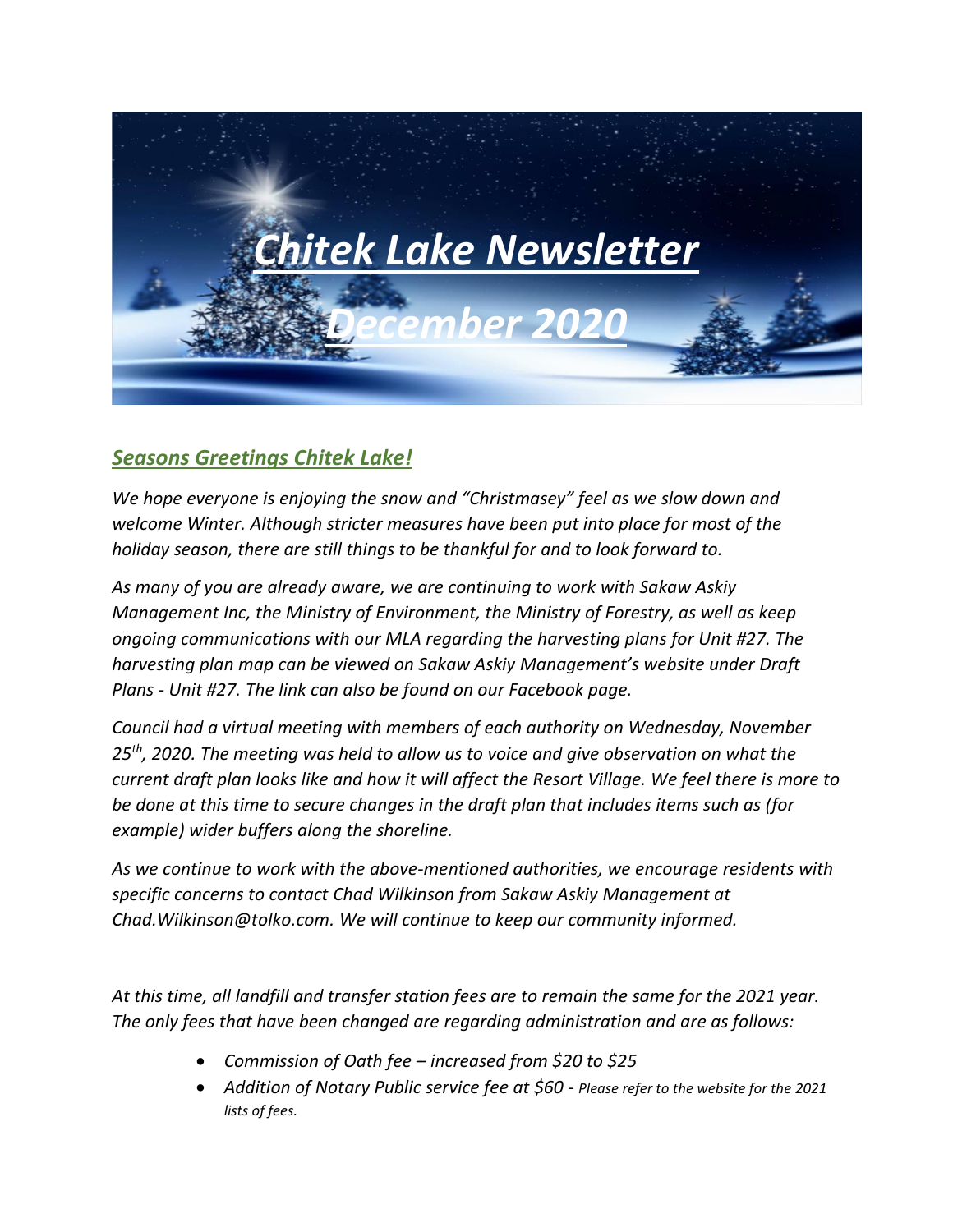## *\*NEW BYLAW 150/2020\* A Bylaw of the Resort Village of Chitek Lake to authorize the*

#### *addition of interest to outstanding accounts receivable*

*Please note, on January 1st, 2021, the above-mentioned Bylaw will take effect. This Bylaw can be viewed on our website and will be posted as public notice this month.*

*In addition to this, the Resort Village of Chitek Lake will also be creating a new Building Bylaw to provide for a more comprehensive format for all permit types which will be accompanied by the Bylaw itself and up to date zoning information.*



# *Christmas in Chitek Lake*

### *The Village Christmas Tree*

*Please be sure to stop by our village Christmas tree in the evening when the lights are on for family photos, or photos for one, or photos of your dog! For the month of December, there will be candy canes hanging in the boughs underneath the tree that kids and adults alike can come find and enjoy. You can enter the underneath of the tree by going through the trail to the left of the parking lot.* 

# *Christmas Coloring Contest*

*You will find attached to each newsletter a copy of both an adult and children's coloring sheet. The children's coloring sheet is the snowman themed one, and the adults the Santa Clause. The contest runs from December 1st to December 16th. Winners will be announced on December 16th at 4pm. Prizes to be won for 1 child and 1 adult! If you want more entry sheets, please call or email the office and we send them out. During these stressful times, have some fun with what you can!*

*Coloring for all ages - Did you know????*

#### *REDUCE STRESS AND ANXIETY*

*Coloring has the ability to relax the fear center of your brain, the amygdala. It induces the same state as meditating by reducing the thoughts of a restless mind. This generates mindfulness and quietness, which allows your mind to get some rest after a long day at work. – www.beaumont.org*